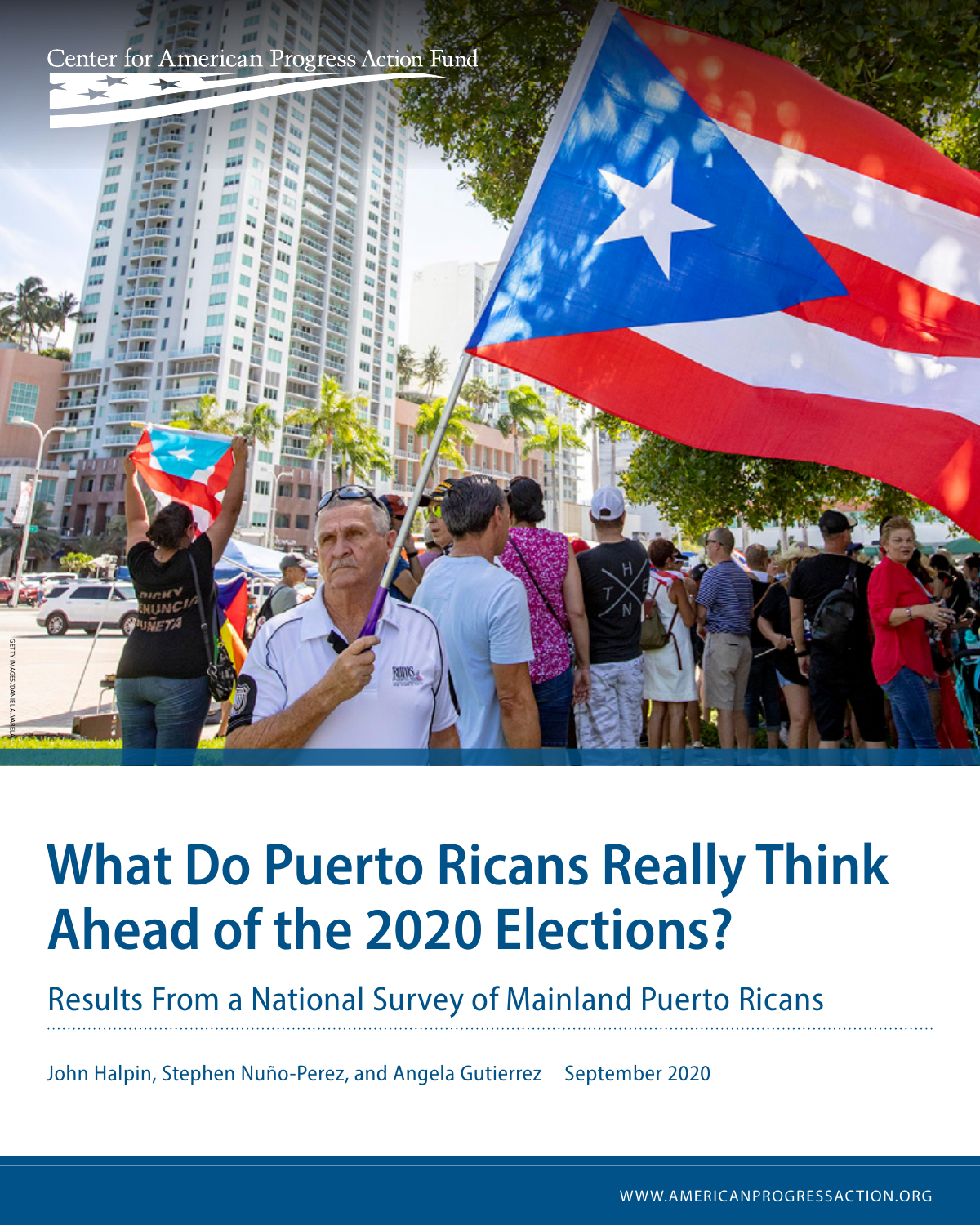## **Contents**

- **Introduction and summary**
	- **Voting and civic integration**
	- **Puerto Rican experiences with COVID-19**
	- **Attitudes about national issues**
	- **Views on island issues and Puerto Rican identity**
	- **Conclusion**
	- **About the authors and Acknowledgments**
	- **Endnotes**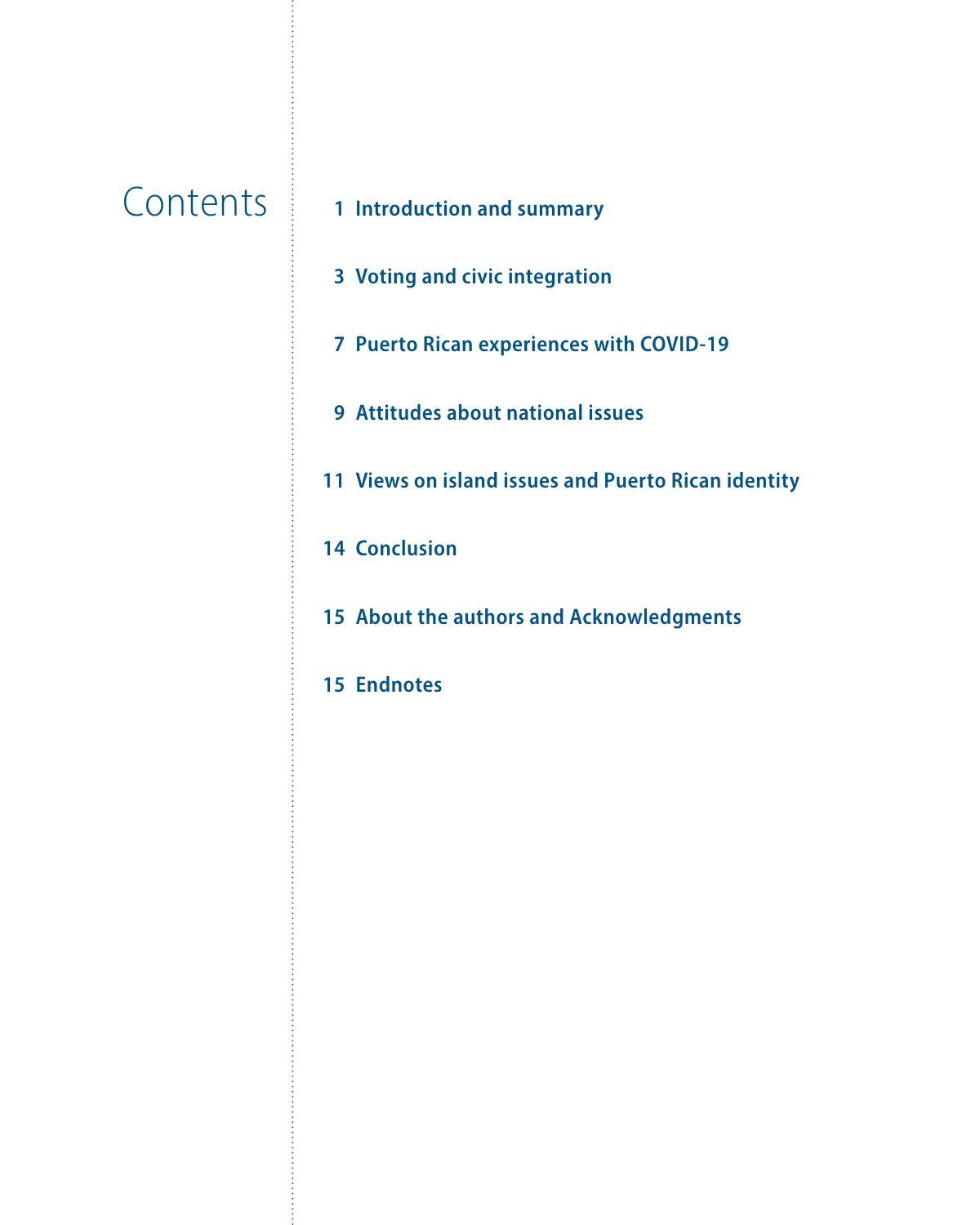### Introduction and summary

Often overlooked and underappreciated until election time, Puerto Rican voters on the mainland of the United States are a diverse community with strong beliefs about the issues facing the country and a demonstrated commitment to civic and political life. As the nation heads into the final stretch of the 2020 presidential election, it is important to fully assess what is going on in the lives of Puerto Ricans and how these voters view the critical issues facing the country and the island today.

In order to get a clearer picture of the experiences, values, and beliefs of the Puerto Rican community, the Center for American Progress Action Fund, in partnership with the public opinion firm Latino Decisions, recently completed one of the most comprehensive national surveys ever conducted of Puerto Ricans living on the mainland United States. The project has several goals:

- 1. To examine Puerto Ricans' voting behavior, civic integration, and interest and participation in U.S. politics
- 2. To measure how Puerto Ricans of different backgrounds are handling the twin disasters of the coronavirus and the ongoing impact of Hurricane Maria, which devastated the island and the Puerto Rican community three years ago
- 3. To assess Puerto Ricans' views of specific issues facing the country at large, including their opinions about the most important priorities for the upcoming election
- 4. To examine views about the status of Puerto Rico and how Puerto Rican identity interacts with other political and social views

A national survey of 1,000 Puerto Ricans and those of Puerto Rican descent living on the mainland (including an oversample of 200 Puerto Ricans in Pennsylvania to allow for a state-level breakout in addition to Florida) was conducted by phone and online by Latino Decisions from September 4 to 11, 2020. The full results are weighted to reflect the distribution of the community nationally based on available census and other demographic information. Survey respondents could choose to take the survey in English or Spanish: 71 percent chose English, and 29 percent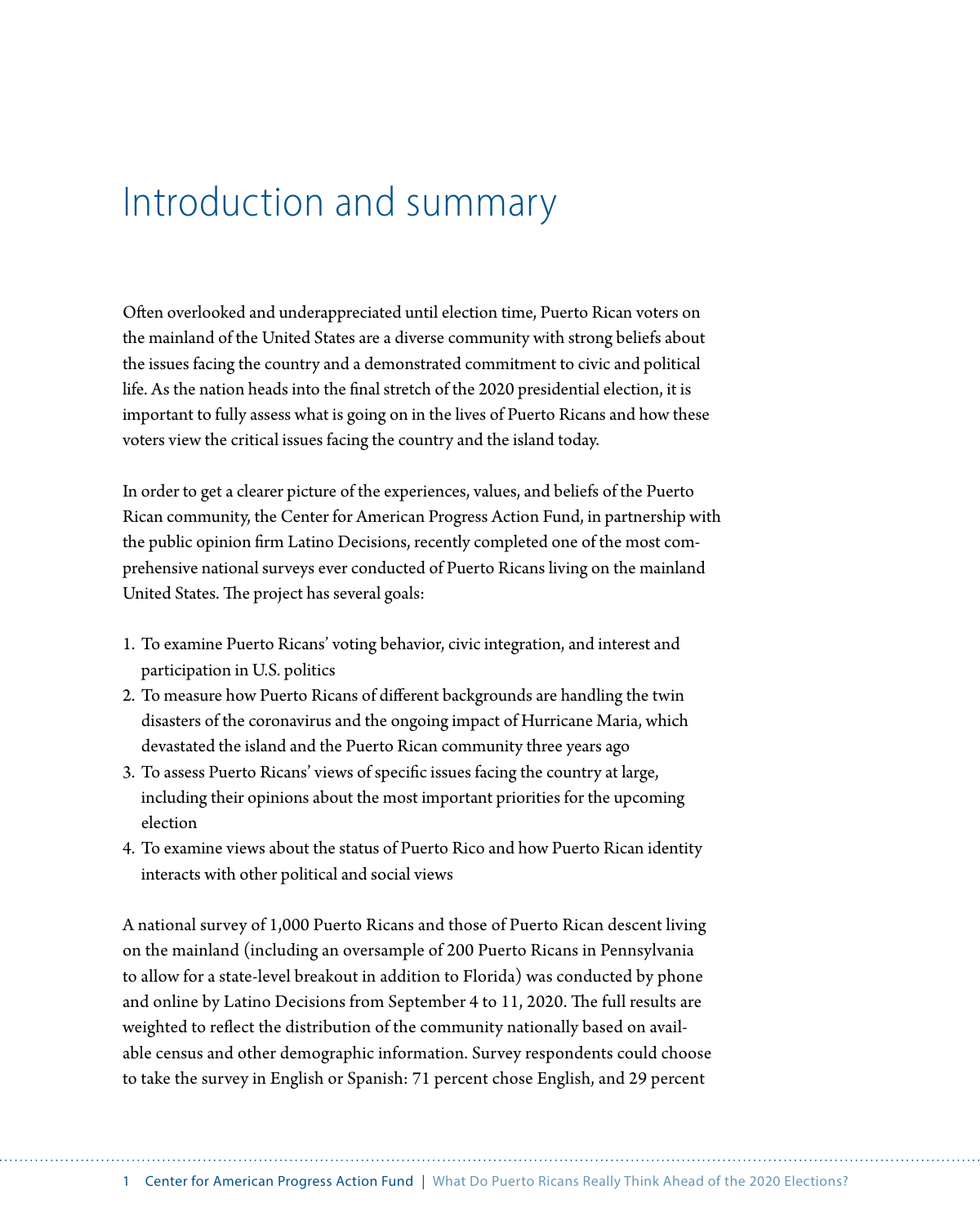chose Spanish. In terms of their backgrounds, 58 percent of the respondents were born in the United States; 40 percent were born on the island of Puerto Rico; and 2 percent were born in another country. Fourteen percent of survey participants have lived in the mainland United States for five years or less; 23 percent for six to 15 years; and 61 percent for more than 15 years. Slightly more than half of respondents identify as Democrats (51 percent); one-quarter identify as political independents; about one-fifth identify as Republicans (17 percent); and a small group identify with a third party (6 percent).

The remainder of the report will go over the most important findings from the study. The full results from the survey are available in the endnotes along with a slide presentation of the findings. $<sup>1</sup>$ </sup>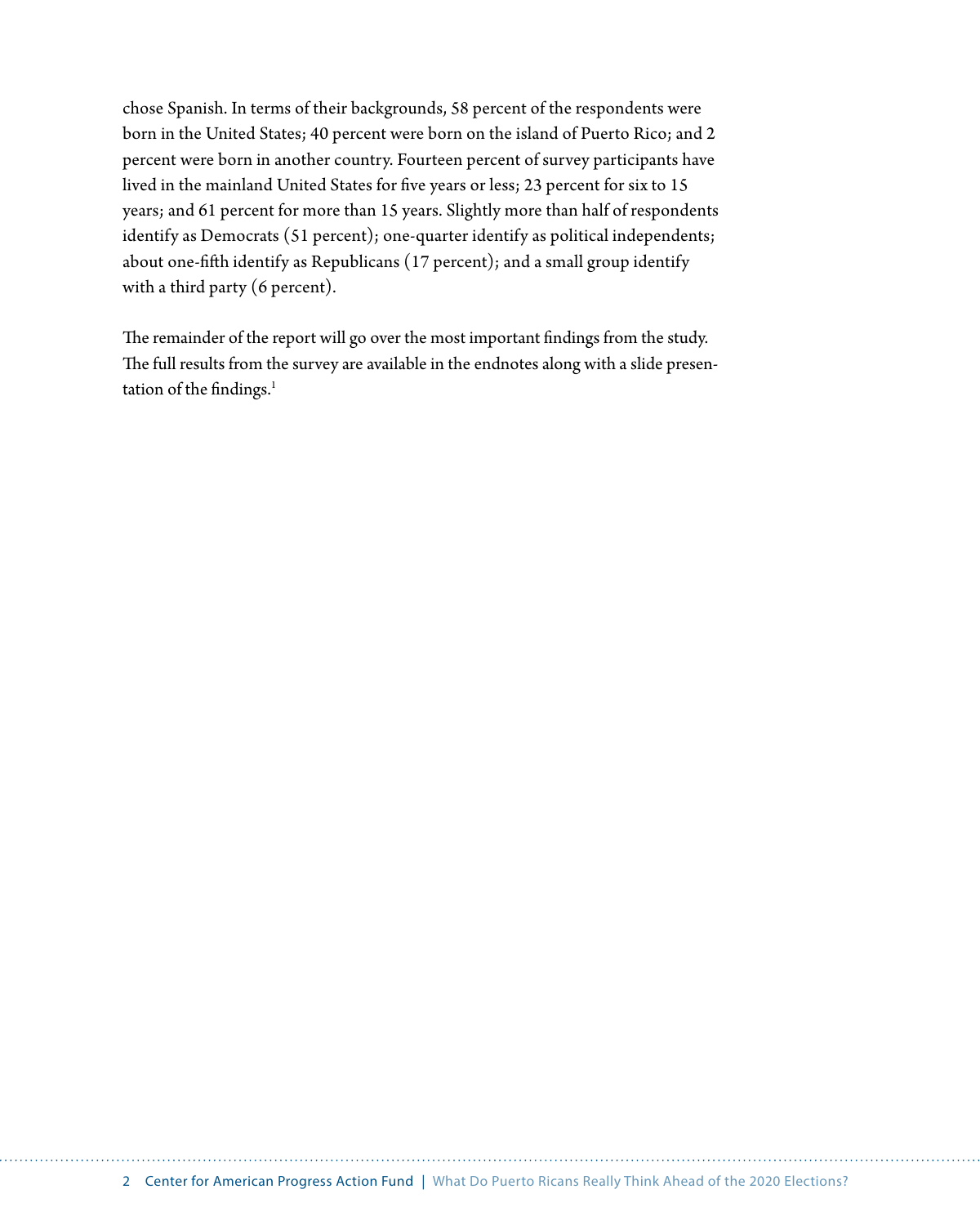### Voting and civic integration

**Three-quarters of Puerto Ricans say that they will definitely vote in the 2020 presidential election, with approximately 15 percent probably voting and about 1 in 10 saying that they will not vote.**

Overall, 90 percent of mainland Puerto Ricans report being currently registered to vote in their home state, with 10 percent reporting that they are not registered to vote. Women (12 percent), political independents (17 percent), and those with a high school education or less (15 percent) are more likely than average to report being unregistered for the 2020 election cycle. Likewise, first-generation Puerto Ricans (11 percent) are more likely than second-generation (9 percent) or third-generation (6 percent) ones to not be registered.

Looking at self-reported registration, 4 percent of registered Puerto Rican voters say they will not vote. But a full 50 percent of unregistered Puerto Ricans say they may not or definitely will not register and vote in the November 3 election.

Among those born on the island of Puerto Rico, 4 in 10 say that registering and voting in the mainland United States is easier than it is on the island, with only 13 percent saying it is more difficult on the mainland. A plurality of those born on the island (47 percent) say that the ease of registering and voting in both Puerto Rico and the mainland are about the same.

In general, the study finds a genuine eagerness to vote in the upcoming election across demographic lines in the Puerto Rican community: 70 percent or more of every age, gender, and educational group says that they will definitely vote in 2020. Partisan differences do exist, with more than 80 percent of both self-identified Republicans and Democrats reporting that they will definitely vote, compared with 59 percent of political independents.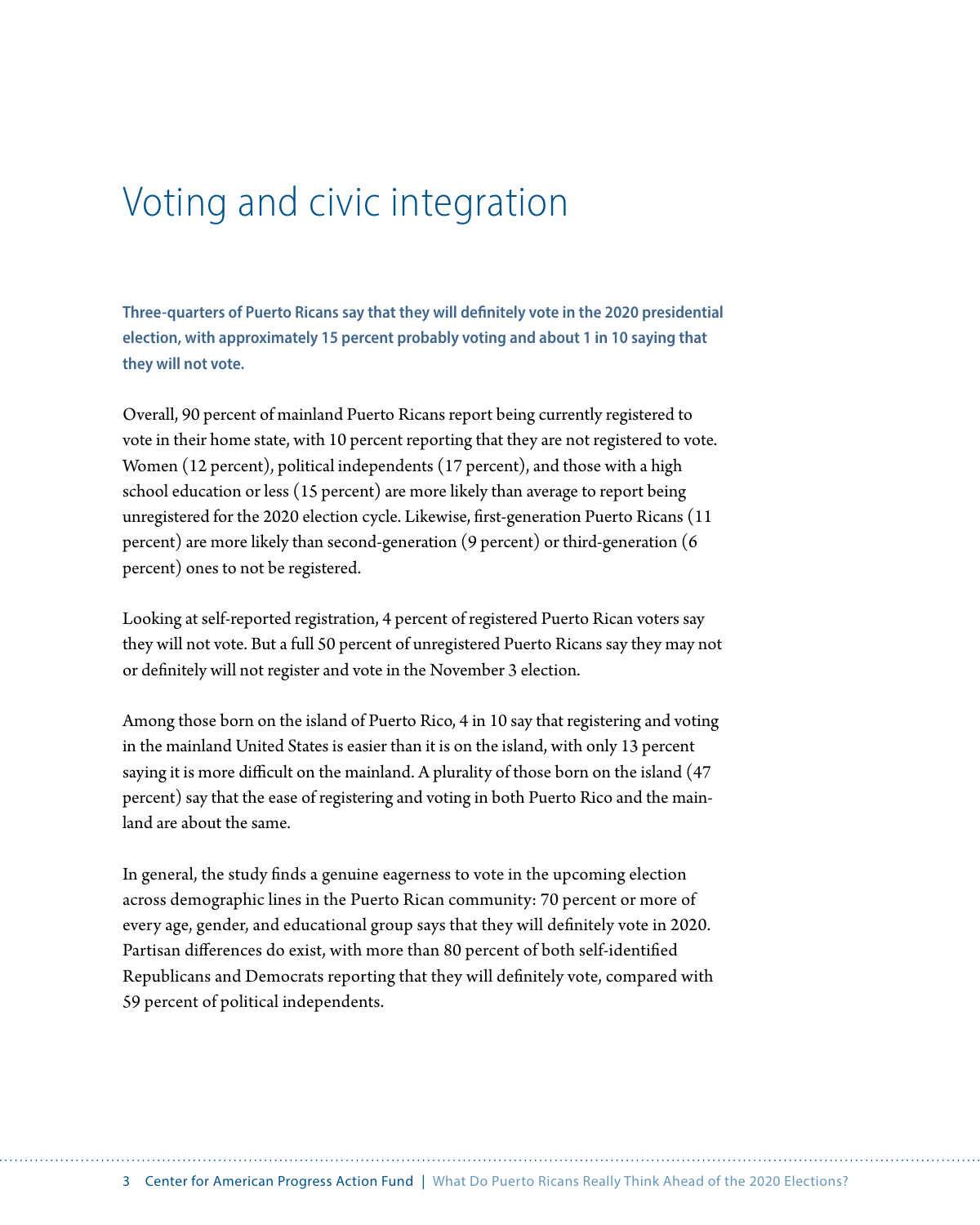**A slight majority of Puerto Ricans plan to vote by mail in the upcoming election, but 4 in 10 are not familiar with the mail-in voting process in their state.**

With all the focus on mail-in and absentee voting this election cycle, the study finds Puerto Ricans are basically split on whether they will vote by mail or in person. Given the choice between both options for voting, 53 percent of Puerto Ricans prefer and would be most comfortable voting by mail, and 47 percent prefer and would be more comfortable voting in person.

Preference for voting by mail is higher than average among Puerto Rican women (56 percent); younger people ages 18–34 (57 percent); voters in Pennsylvania (58 percent) and Florida (56 percent); and Democrats (58 percent). Preference for mail-in voting is lower than average among men (50 percent); Republicans (42 percent); and people living in the New York region (40 percent).

Experience with mail-in voting is mixed in the community. Forty-one percent of Puerto Ricans overall say that they have voted absentee or by mail in the past, but 59 percent say that they have never voted by mail in their state. Additionally, 41 percent of respondents say that they have not received enough information on how to request a mail ballot. And only one-third of Puerto Ricans say that they are very confident that their ballot will be delivered and counted properly in the upcoming election. Likewise, 45 percent of Puerto Ricans do not know if their state has drop-off locations for vote-by-mail ballots.

**Nearly three-quarters of Puerto Ricans express concern about being exposed to COVID-19 if they vote in person this November.**

On top of a potential lack of knowledge or confidence in mail-in voting, large percentages of Puerto Ricans say that they are "very concerned" (42 percent) or "somewhat concerned" (32 percent) about being exposed to the coronavirus if they choose to vote in person. Concerns about exposure to COVID-19 from in-person voting are higher than average among Puerto Rican women (76 percent); younger people ages 18–34 (79 percent); Democrats (82 percent); and those residing in Florida (77 percent).

Combined, these findings on mail-in and in-person voting suggest that much more needs to be done to help Puerto Ricans better understand and navigate the complicated voting process this cycle if states or parties want to ensure robust Puerto Rican participation.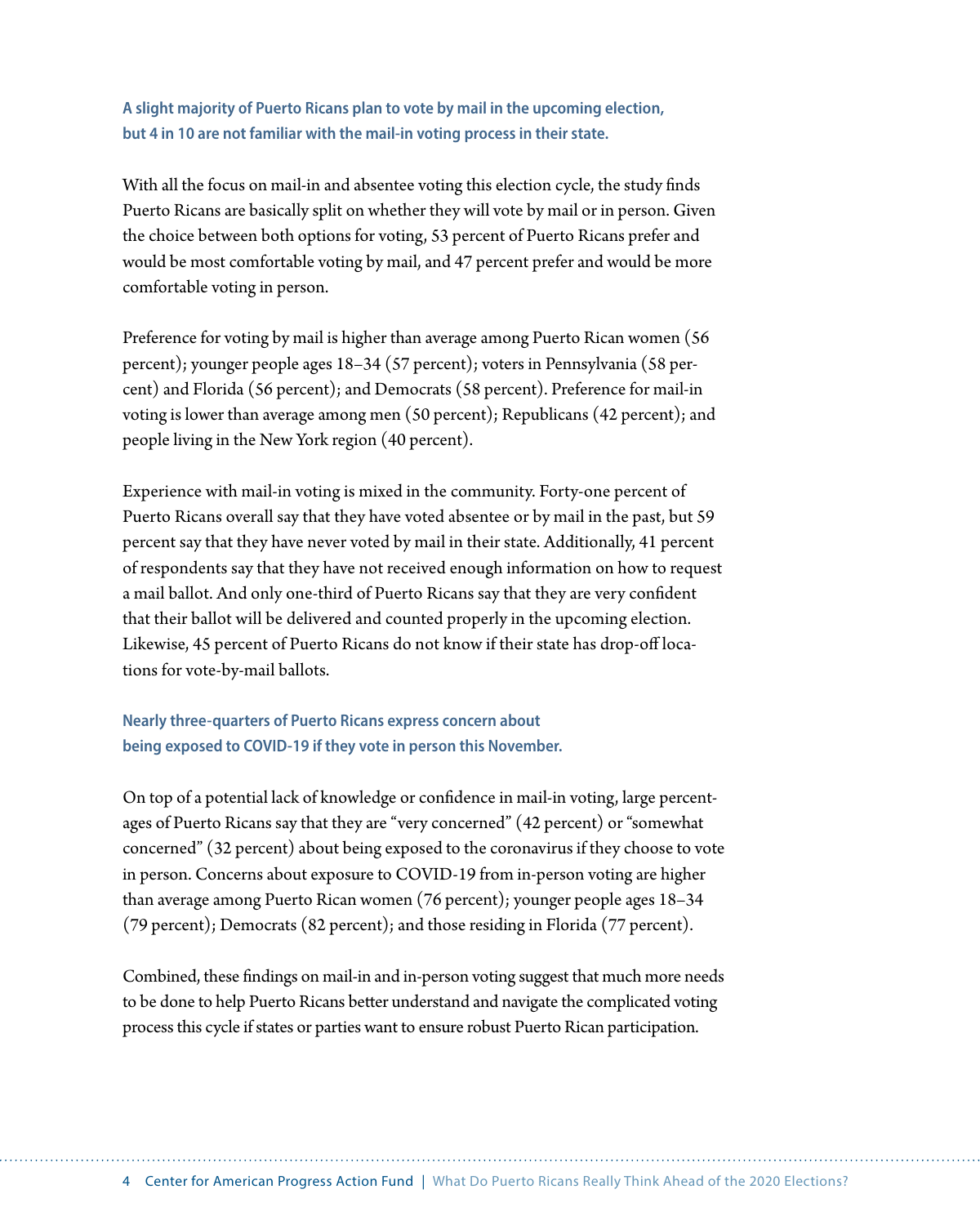**A majority of Puerto Ricans have had no contact whatsoever from political parties or civic groups encouraging them to register and vote in the upcoming election.**

With the election less than 50 days away, a large percentage of Puerto Ricans (54 percent) report that they have yet to receive any contact from a political party or nonprofit group by email, text, phone, or in person encouraging them to register and vote. Just 30 percent say that they have been contacted by Democrats; 23 percent by Republicans; and 7 percent by a nonpartisan civic group.

Among those who are currently unregistered, nearly 8 in 10 report having had no contacts from a political party or nonprofit group. The lack of contact is higher than average among older Puerto Ricans ages 50 or older (58 percent); those born on the island (58 percent); those with a high school education or less (60 percent); political independents (58 percent); and those who took the survey in Spanish (63 percent). Democrats are also more likely than Republicans to report having had no contacts about voting this cycle: 53 percent versus 49 percent, respectively.

#### **Discussion of political issues with family and friends is prevalent among Puerto Ricans, but other forms of civic and political participation remain low.**

The survey presented a series of political and civic participation actions and asked respondents if they have been involved in each type of action over the past 12 months, either in person or online or in both manners. Forty-four percent of Puerto Ricans overall have discussed politics with family or friends in person, and 29 percent did so online, while 40 percent say that they have not discussed politics at all. Thirty percent have discussed politics specifically on Puerto Rico in person and 27 percent online, with more than half saying that they have not discussed Puerto Rican politics at all.

Discussion of political issues is noticeably high among Puerto Ricans living in Florida and the New York region but much lower in Pennsylvania: Less than half of those in Florida and New York say that they have not discussed politics with friends or family in the past year, compared with more than 7 in 10 Puerto Ricans living in Pennsylvania.

In terms of other civic actions, the survey finds fairly low levels of civic integration across a range of measures. Attending church emerges as the most widespread activity among Puerto Ricans, with 24 percent doing this in person and 25 percent online in the past 12 months. Beyond this, anywhere from two-thirds to more than 8 in 10 Puerto Ricans say that they have not participated in things such as school activities, team or club sports, community or job events, local meetings, or business and labor union activities.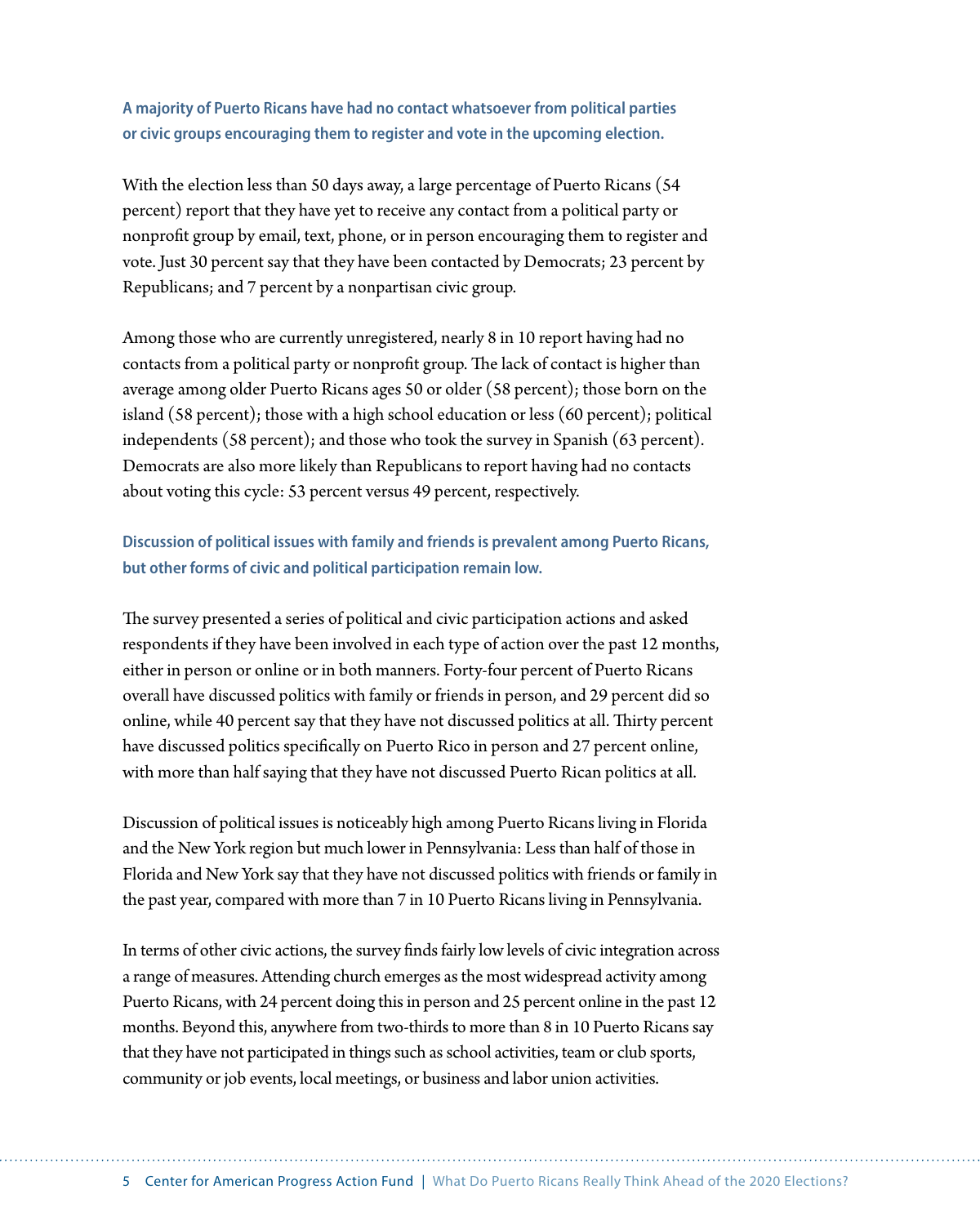Specific political actions are even less reported among Puerto Ricans. Three-quarters to more than 80 percent of respondents in the past year have not contacted their local representatives about political issues, attended a rally or protest, contributed money to a political organization, or worked for a candidate or campaign. Petition signing and Facebook or Twitter discussions about politics or candidates emerge as slightly more prominent actions taken by Puerto Ricans.

Despite low levels of civic and political integration on the mainland, Puerto Ricans remain optimistic about their democratic citizenship, at least in terms of voting: 6 in 10 Puerto Ricans believe that their vote matters a lot when it comes to making change in their community, and another one-quarter say their vote matters some on these issues. Only 5 percent of Puerto Ricans feel their vote doesn't matter at all.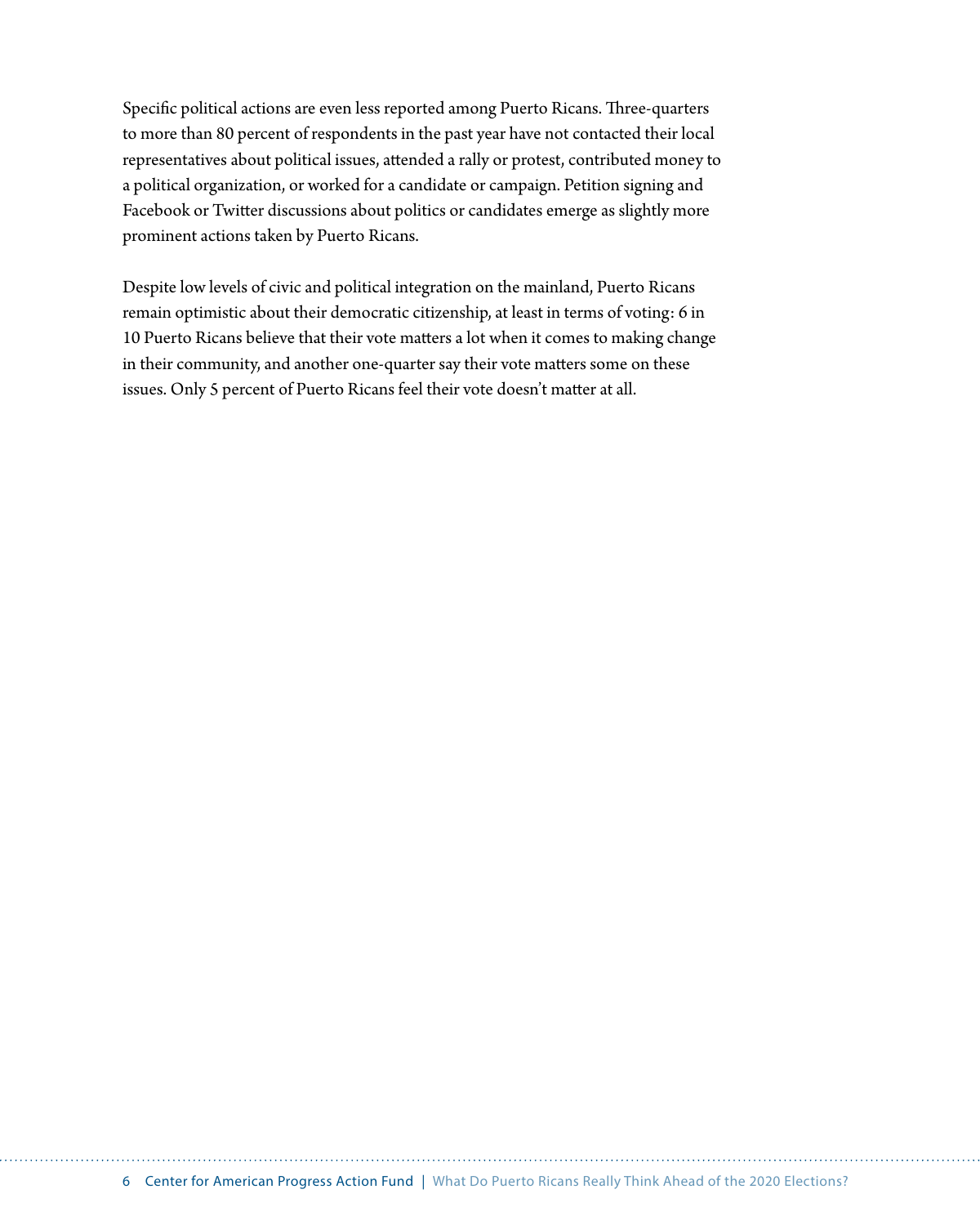# Puerto Rican experiences with COVID-19

**Nearly 4 in 10 Puerto Ricans report that they or someone close to them on the mainland has fallen ill from the coronavirus, and nearly 3 in 10 have family or friends on the island who have fallen ill from the virus.**

The Puerto Rican community is clearly feeling the effects of the coronavirus pandemic in a personal manner. Thirty-eight percent of Puerto Ricans overall have themselves fallen ill from the virus or have a family member or close friend in the United States who has fallen ill from COVID-19. Twenty-seven percent also report that family members or friends on the island have gotten sick from the coronavirus.

Reported illness from the coronavirus, either personally or among a close circle of friends and family members on the mainland, is higher than average among younger Puerto Ricans (46 percent); those with some college education (43 percent); those living in the New York region (42 percent); and self-identified Democrats (43 percent).

**One-third of Puerto Rican households have lost their job at some point during the pandemic, and more than 4 in 10 have had their pay cut or work hours reduced.**

In conjunction with the health challenges from COVID-19, Puerto Ricans clearly face ongoing economic problems. One-third of Puerto Ricans overall have personally lost a job or had a member of their household lose theirs, and another 42 percent of Puerto Rican households have faced work reductions or pay cuts.

Reported job losses are higher than average among Puerto Rican women (36 percent); younger people ages 18–34 (44 percent); and those with some college education (39 percent). In comparison, reported job losses are lower than average among those living in Pennsylvania (19 percent) and among people ages 50 or older (23 percent). Pay or work-hour reductions have hit younger Puerto Ricans particularly hard (53 percent) as well as those living in the New York region (42 percent), but they appear to have affected others more evenly across gender and educational lines. Notably, among those Puerto Ricans who have been able to or have been forced to work outside of their homes during the coronavirus crisis, nearly 7 in 10 report feeling at risk of being exposed to the virus due to unsafe workplaces.

7 Center for American Progress Action Fund | What Do Puerto Ricans Really Think Ahead of the 2020 Elections?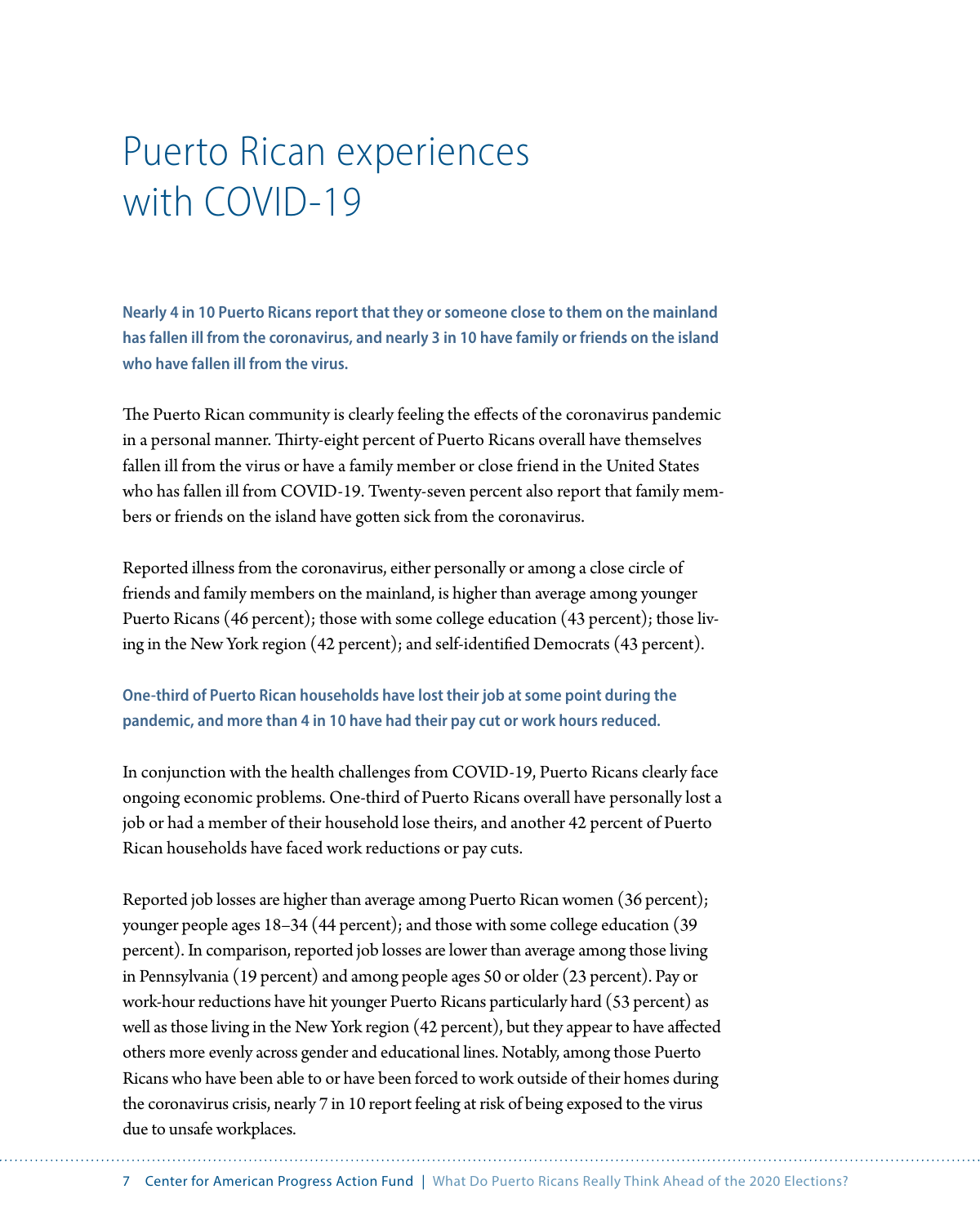Roughly one-fifth of Puerto Ricans also report that the business they own has been shut down or faced declining revenue due to the pandemic, and a similar proportion say that they have had difficulty applying for small-business loans in the federal stimulus package.

**Approximately one-third of Puerto Ricans have had difficulty paying their rent or mortgage during the pandemic, while more than 4 in 10 have faced difficulty getting food or medicine.**

Thirty-five percent of Puerto Ricans have had trouble making rent or paying their mortgage during the pandemic, with rates higher than average among men (37 percent); younger Puerto Ricans ages 18–34 (44 percent); and those with some college education (41 percent). In addition, 42 percent of Puerto Ricans have faced difficulties buying or finding important household needs, including food, medicine, or other supplies, with challenges higher than average among women (46 percent); younger people ages 18–34 (46 percent); and those with some college education (45 percent).

**Puerto Ricans strongly disapprove of the way President Donald Trump is handling the coronavirus pandemic and have far more trust in local health care providers and Dr. Anthony Fauci, director of the National Institute of Allergy and Infectious Diseases.**

Nearly half of all Puerto Ricans (49 percent) "strongly disapprove" of the way President Trump is handling the coronavirus pandemic, and another one-fifth "somewhat disapprove" of his actions, or inaction, while fighting the virus. Only 13 percent of Puerto Ricans "strongly approve" of the president's handling of the pandemic.

Disapproval is fairly steady across demographic lines but breaks in partisan terms: 77 percent of Republicans approve of the president's handling of the coronavirus versus 71 percent of political independents and 82 percent of Democrats who disapprove.

Asked to rate a series of political leaders and other officials on a scale of zero to 10 in terms of how much they trust the information and advice they provide on the coronavirus, local hospitals, doctors, and nurses earn the most trust from Puerto Ricans, with a mean of 7.41 on the zero-to-10 scale, while Dr. Fauci receives a mean trust rating of 6.4.

In contrast, President Trump receives a mean trust rating of only 3.07 among Puerto Ricans—the lowest rating of anyone tested.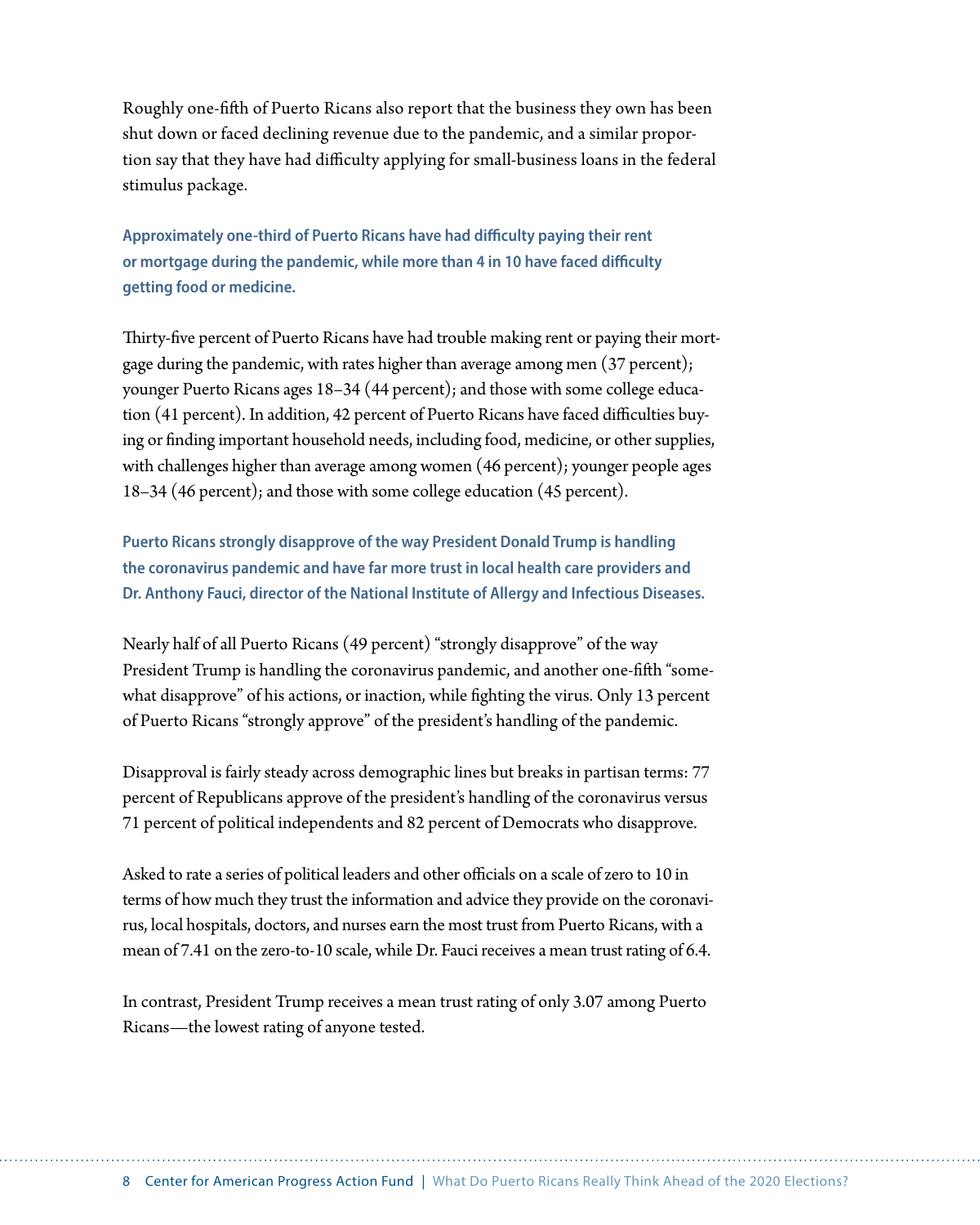### Attitudes about national issues

**The coronavirus response and discrimination against immigrants and Hispanics top the list of most pressing issues for Puerto Ricans in the 2020 election.**

Survey participants were asked to choose the two most important issues facing Puerto Ricans and Hispanics/Latinos in the upcoming election from a long list of possible areas. The most important issue for Puerto Ricans overall is clearly the ongoing response to the coronavirus, which was chosen by 31 percent of respondents. Twenty-one percent also believe that stopping discrimination against immigrants and Hispanics/Latinos is a pressing issue this election cycle, with another 16 percent selecting the protection of immigrants' rights.

Beyond these top-tier items, a range of additional issues emerge centered on the economy and health care, including unemployment and job creation (19 percent); improving wages and incomes (16 percent); and lowering the cost of health care (17 percent). Another 10 percent of Puerto Ricans pick a series of education items such as improving K-12 education and addressing the high costs of college and vocational schooling. Eight percent of respondents say that addressing the Puerto Rican status question is the most important issue for them this election cycle.

**If political leaders or parties want to do more to encourage Puerto Ricans to vote this election cycle, they must offer specific plans on jobs, health care, and education and provide concrete solutions to clean up corruption in politics.**

Survey respondents were presented with four different options that political parties and leaders might take that would make them more likely to participate and vote in elections. Substantive issues far outweigh more symbolic acts of inclusion in the minds of Puerto Ricans.

Roughly 3 in 10 Puerto Ricans selected an option focused on concrete plans to improve their lives in terms of jobs, health care, education, and safety. A similar proportion selected a second option focused on concrete ideas for cleaning up corruption and listening more to regular voters rather than wealthy special interests.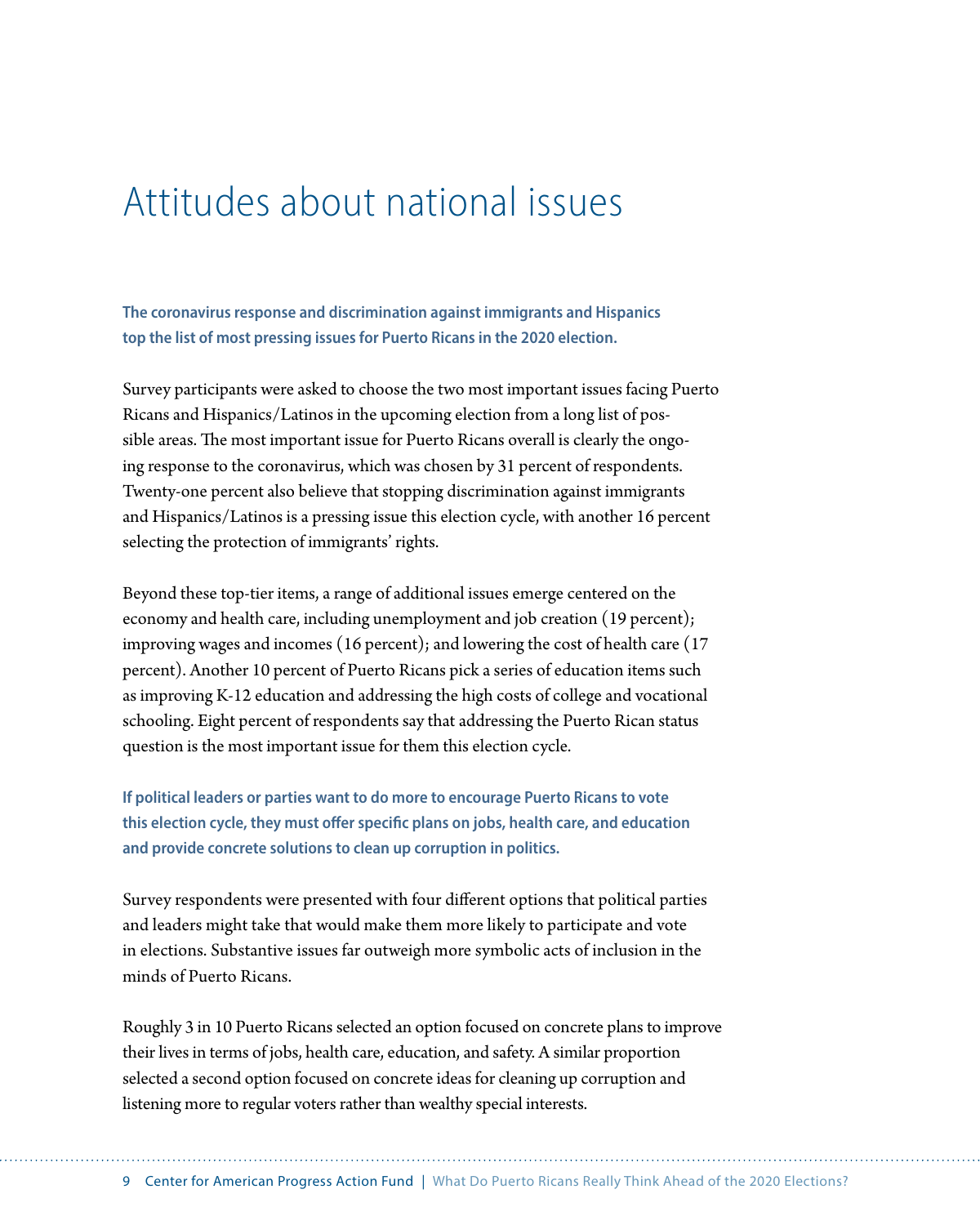In comparison, only 16 percent of respondents suggested that more outreach actions aimed at the Puerto Rican community and encouraging them to participate in the democratic process would help, and just 11 percent said recruiting more Puerto Ricans into parties or campaigns would make them more likely to participate.

To further illustrate the importance of concrete solutions to Puerto Ricans in terms of their political participation, a full 85 percent of survey respondents agreed with the following idea: "Political parties like to campaign for Puerto Rican votes, but they don't really deliver on their campaign promises in our community. We hear from parties right around election time, and then they disappear. I don't feel that politicians truly care about the issues that matter most to Puerto Ricans on the island or the mainland."

#### **Puerto Ricans strongly favor national action to raise the minimum wage, pass immigration reform, and shore up the Affordable Care Act (ACA).**

Nearly 9 in 10 Puerto Ricans overall agree that national minimum wage should be raised to \$15 per hour, including 78 percent of Republicans, 83 percent of political independents, and 93 percent of Democrats. Additionally, around 7 in 10 Puerto Ricans believe that Congress should keep and improve the ACA versus about 3 in 10 who want to repeal and replace "Obamacare." Strong majorities of Puerto Ricans across gender, age, education, and regional lines favor keeping and improving the ACA rather than getting rid of it. In contrast, nearly 6 in 10 Republicans favor scrapping Obamacare versus two-thirds of independents and 8 in 10 Democrats who want to keep it and build on it.

Support for candidates who back immigration reform with a path to citizenship for undocumented immigrants is also robust across the Puerto Rican community: 84 percent of Puerto Ricans would be "much more likely" or "somewhat more likely" to support a candidate who favored immigration reform with a path to citizenship, including more than 7 in 10 Republicans, 8 in 10 independents, and more than 9 in 10 Democrats.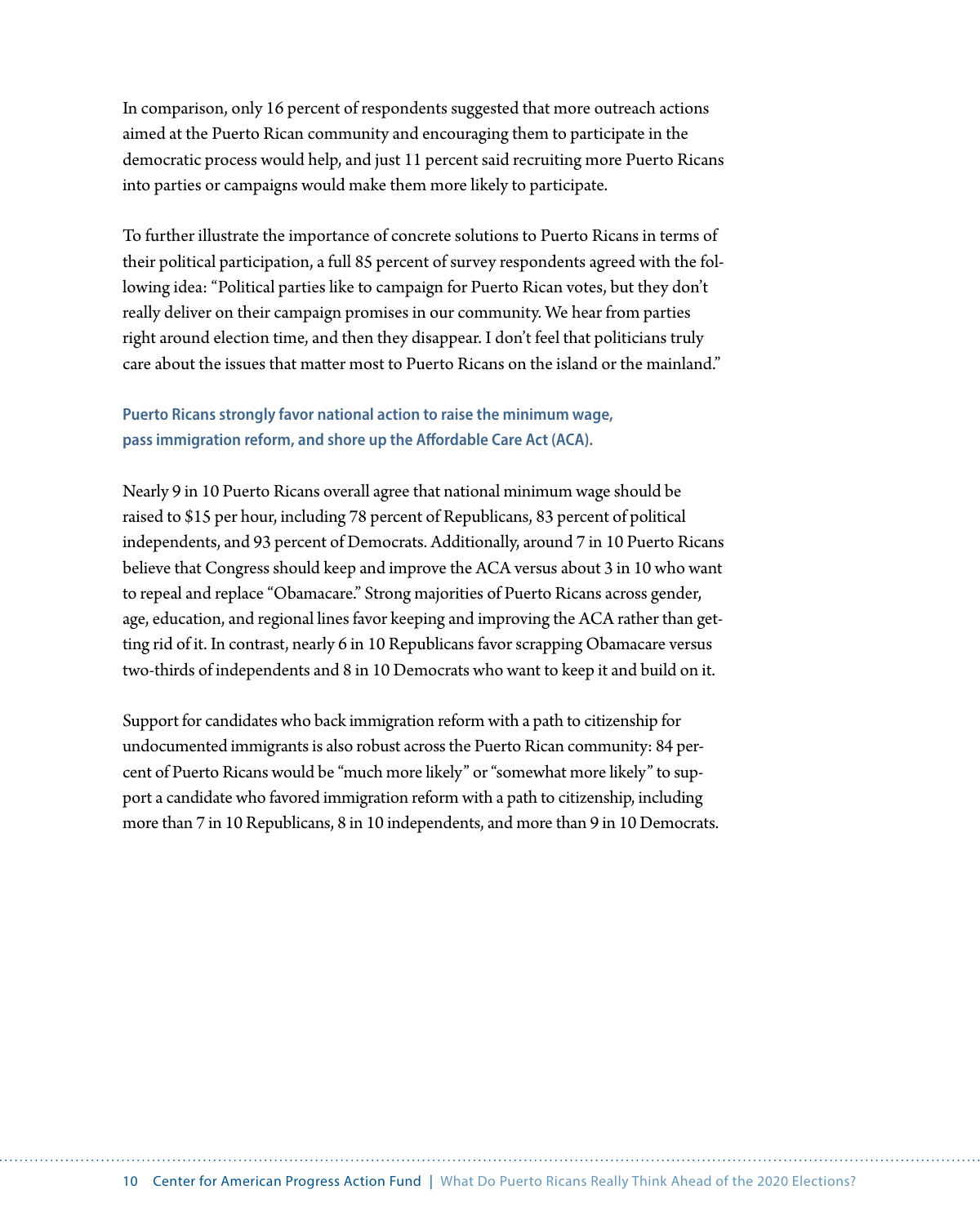# Views on island issues and Puerto Rican identity

**People on the mainland are basically divided about the job performance of political leaders on the island of Puerto Rico, and many are deeply worried about corruption on the island.**

Asked to rate the job performance of political leaders on the island, 47 percent of Puerto Rican mainlanders think island leaders are doing at least a "somewhat good job" generally, while 53 percent believe they are doing a "poor job" running the island. Similarly, 71 percent of Puerto Ricans on the mainland feel that things are going in the wrong direction on the island; this is slightly lower than the 77 percent of Puerto Ricans with a negative opinion about the direction of the United States, however.

On the issue of corruption, Puerto Ricans are united. Eighty-six percent of Puerto Ricans overall believe corruption on the island is at least "somewhat" of a problem, with a full majority (51 percent) believing that island corruption is a "very big problem."

**Two-thirds of Puerto Ricans were negatively affected by Hurricane Maria in 2017, and majorities feel both the federal government and the government in Puerto Rico failed to adequately help Puerto Rico get back on its feet.**

Loss of life, injury, or property damage from Hurricane Maria clearly hit many members of the Puerto Rican community: One-fifth say they were personally affected; one-quarter say close friends were affected; and nearly half say family members were affected by the hurricane. More than half of Puerto Ricans say that they themselves or their close friends and family members had to leave the island and come to the mainland due to the hurricane.

However, the perceived response of the U.S. and island governments in the aftermath of Hurricane Maria is not positive. Only 13 percent believe the federal government has performed very well in terms of helping Puerto Rico get back on its feet, and only 12 percent believe similarly about the government on the island.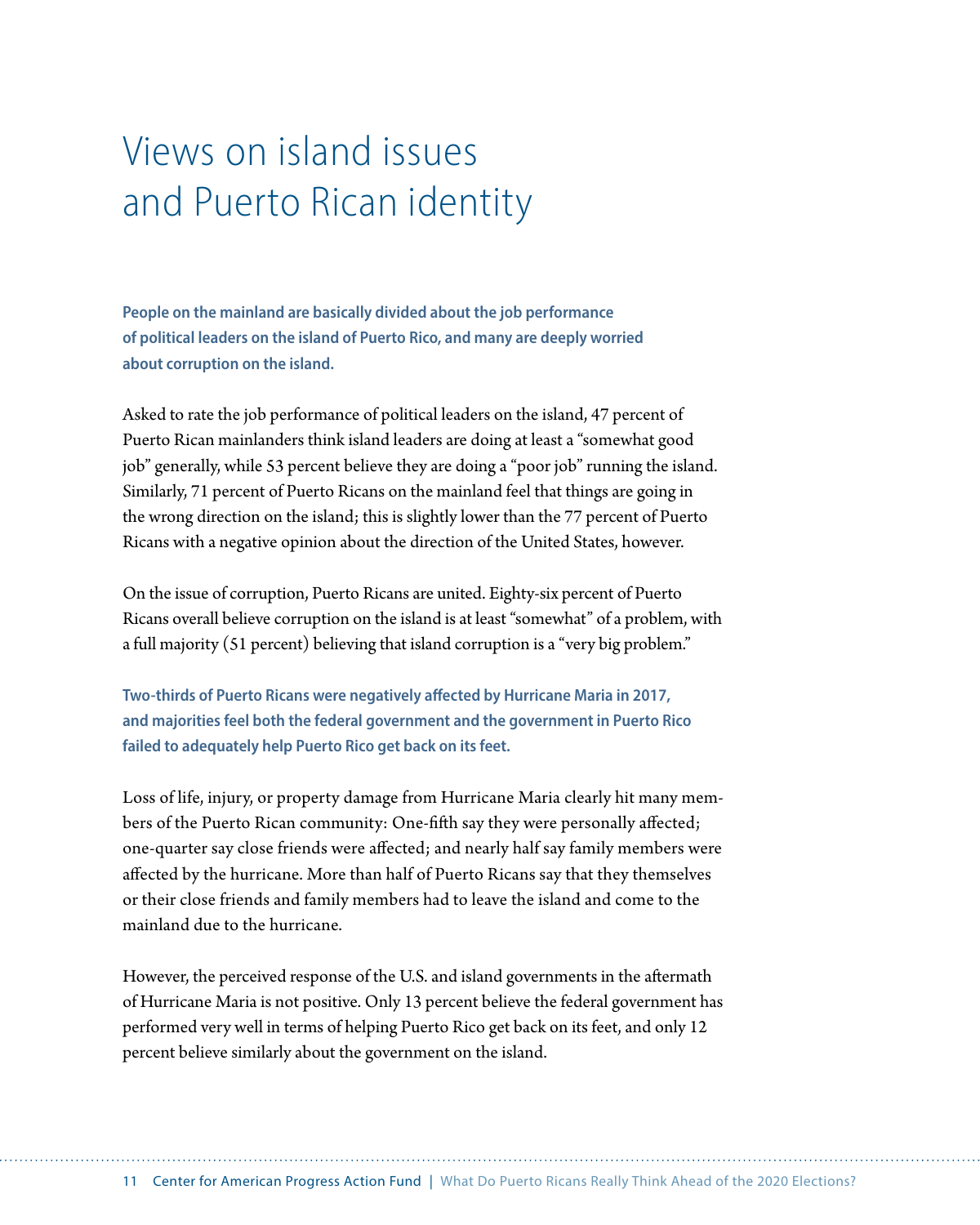More telling, a full 81 percent of Puerto Ricans overall agreed with the following statement about the hurricane response: "The federal government did not do enough to help the people of Puerto Rico during Hurricane Maria, delaying [Federal Emergency Management Agency] relief for months. And in recent months, it has been too slow to help with the coronavirus pandemic on the island. The federal government and political leaders often forget about our community and turn their back to Puerto Ricans." Half of Puerto Ricans strongly agreed with this dismal overview of the federal government's response to Hurricane Maria.

#### **Puerto Ricans lack consensus about the island's eventual status, but large majorities across party lines would back a candidate for office who endorsed statehood for Puerto Rico.**

Asked about their position on the political status of Puerto Rico from a range of listed options, 30 percent of Puerto Ricans choose statehood as their preferred resolution, the plurality response across the community. Nineteen percent want independence, and 20 percent want to keep the current status. Twelve percent prefer a modified commonwealth status; another 9 percent would like to see a free association model for the island; and 10 percent want something else altogether.

When forced to choose whether Puerto Rico should become a state, remain in its current status, or become an independent country, nearly half of Puerto Ricans (48 percent) desire statehood, compared with one-third who want the status quo and around one-fifth who favor complete independence. These proportions basically hold across demographic and geographic lines, but a majority of Democrats (51 percent) prefer statehood status over the others, compared with about 4 in 10 Republicans (43 percent).

The political status of Puerto Rico clearly influences the political decisions of those on the mainland. Nearly three-quarters of Puerto Ricans overall say they would be more likely rather than less likely to support a candidate for office who endorsed statehood for Puerto Rico. This includes 77 percent of both Republicans and Democrats, respectively, and 69 percent of political independents. Likewise, 70 percent of those who initially support options for Puerto Rico other than statehood still say they would be more likely to support a candidate for office who endorses making Puerto Rico a state.

Interestingly, this overall figure rises to 86 percent of Puerto Ricans who are more likely to support a candidate who endorsed statehood using a fuller description noting "that the people of Puerto Rico would have the same rights as every other American and have five members of Congress and two U.S. senators representing them in Washington, D.C."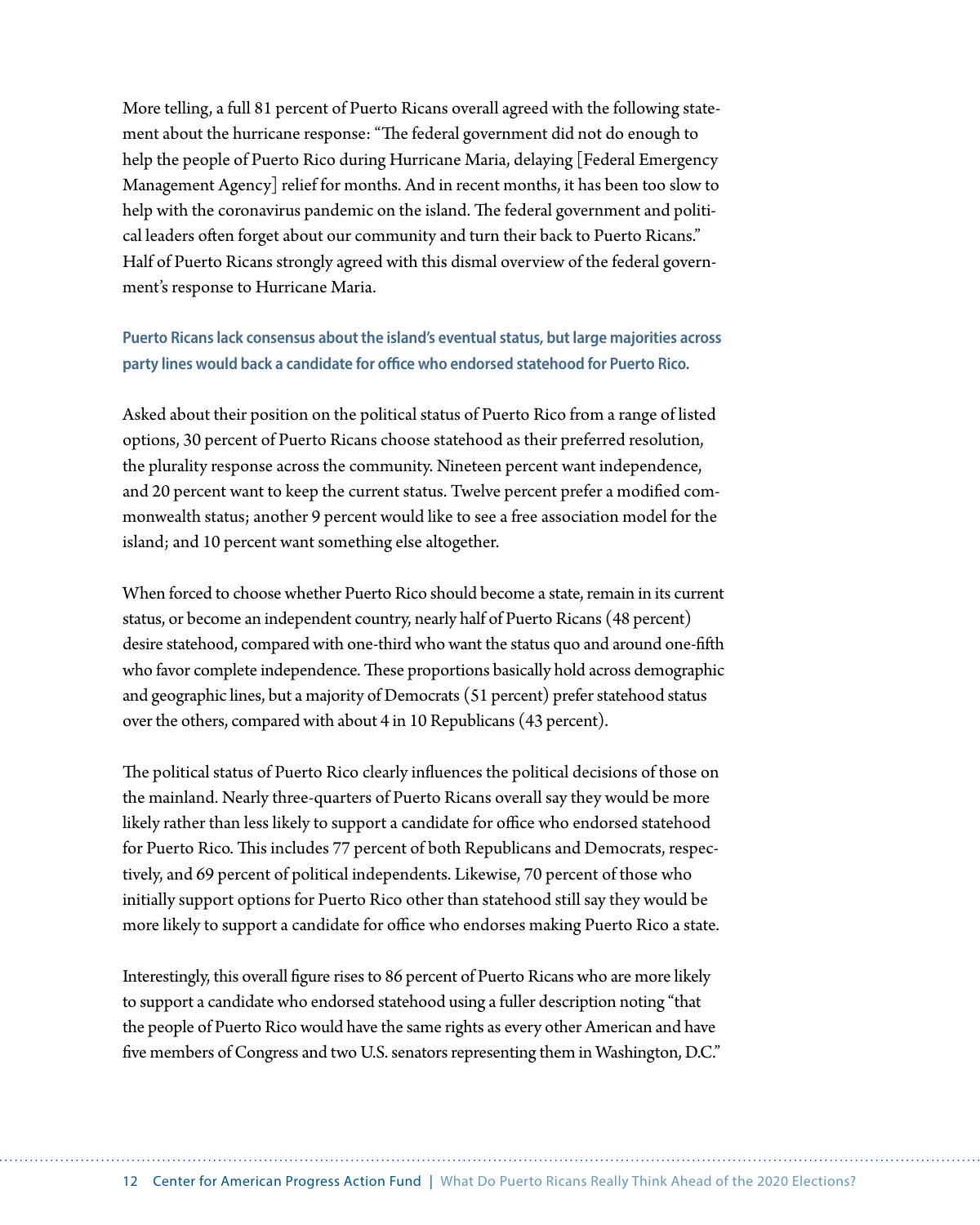**More than 6 in 10 respondents say that "being Puerto Rican" is a very important part of how they view themselves—a sentiment particularly strong among older generations.**

Helping to explain some of the findings on the desired status of Puerto Rico, as well as other opinions about issues facing the community on the mainland, the survey finds that Puerto Rican identity matters a great deal to a range of people. For 63 percent of respondents overall, being Puerto Rican is a very important part of how they view themselves, and another 26 percent say that being Puerto Rican is somewhat important to them. Only 11 percent say that being Puerto Rican is not very important or not at all important to their own identity.

More than 7 in 10 first-generation people living on the mainland say that being Puerto Rican is very important to how they view themselves, compared with 58 percent of second-generation people and 54 percent of third-generation mainlanders.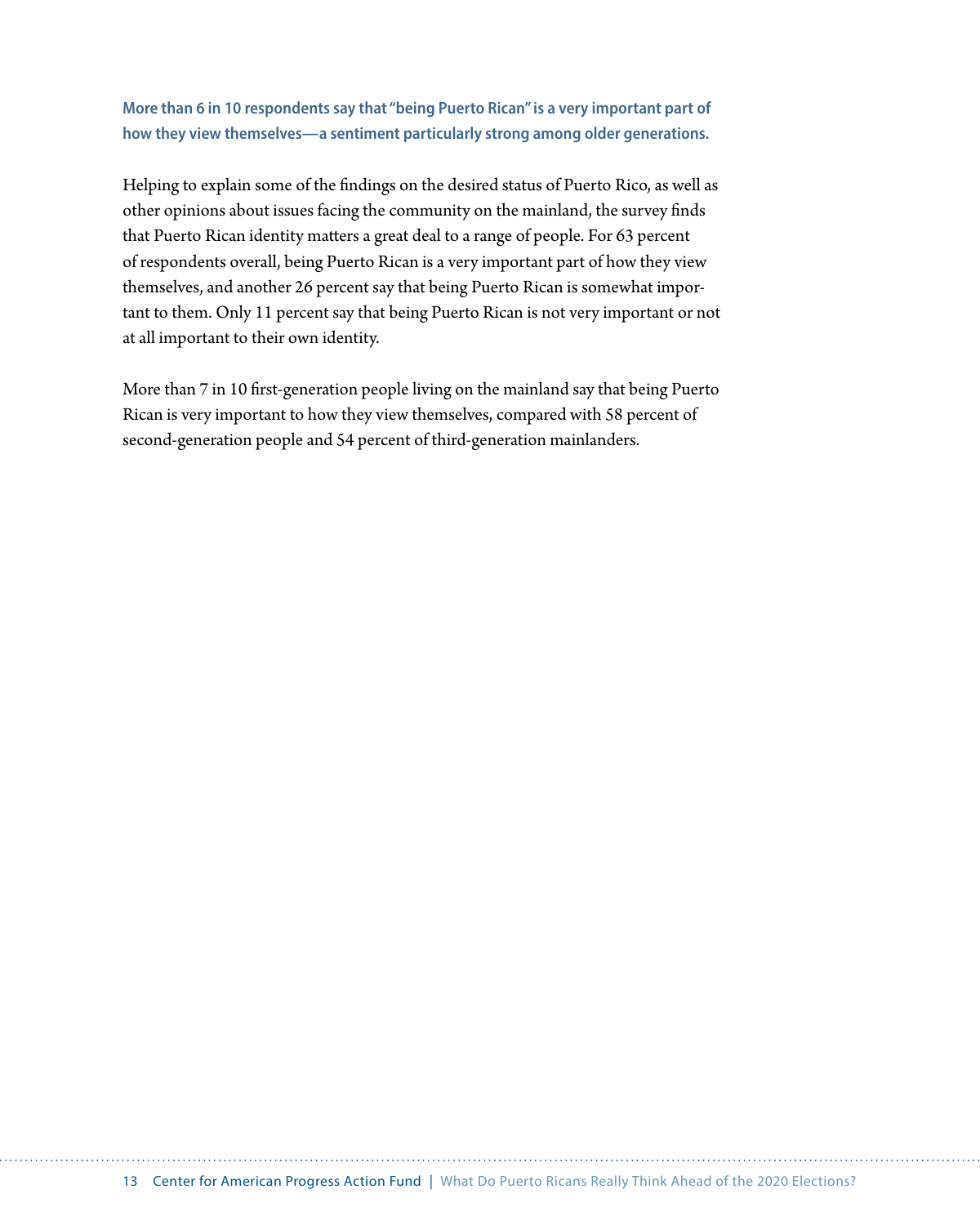### Conclusion

Heading into the final stages of the 2020 election, it is critical that political leaders and policymakers better understand the dimensions of Puerto Rican identity and Puerto Ricans' views about critical issues facing the country. Overall, it is clear that many Puerto Ricans feel overlooked and ignored in many aspects of public and political life, and particularly in relation to the challenges their community faces from both Hurricane Maria three years ago and the coronavirus today.

Although many Puerto Ricans are fully integrated into political life stateside, others remain excluded from the norms and actions of political life here. Importantly, many Puerto Ricans express a desire for clearer information and assistance with the voting process this November. Confusion about mail-in voting among key segments of the community, coupled with genuine fears about exposure to the coronavirus if they vote in person, could lead to diminished turnout rates for Puerto Ricans if nothing changes in the next few weeks.

Above all, Puerto Ricans want concrete solutions to the problems facing their communities and policies that can improve the overall economic security and social well-being of their families and neighborhoods. They want real steps to battle corruption here and on the island. They will reward candidates and leaders who take their concerns seriously. And although mainland Puerto Ricans hold different views about the long-term status of the island, they will strongly support candidates who take an affirmative position on making Puerto Rico a state.

Puerto Rican identity matters a great deal to people in the community, and leaders who understand this and offer tangible ideas for improving their lives rather than symbolic steps around election time will be rewarded with increased support.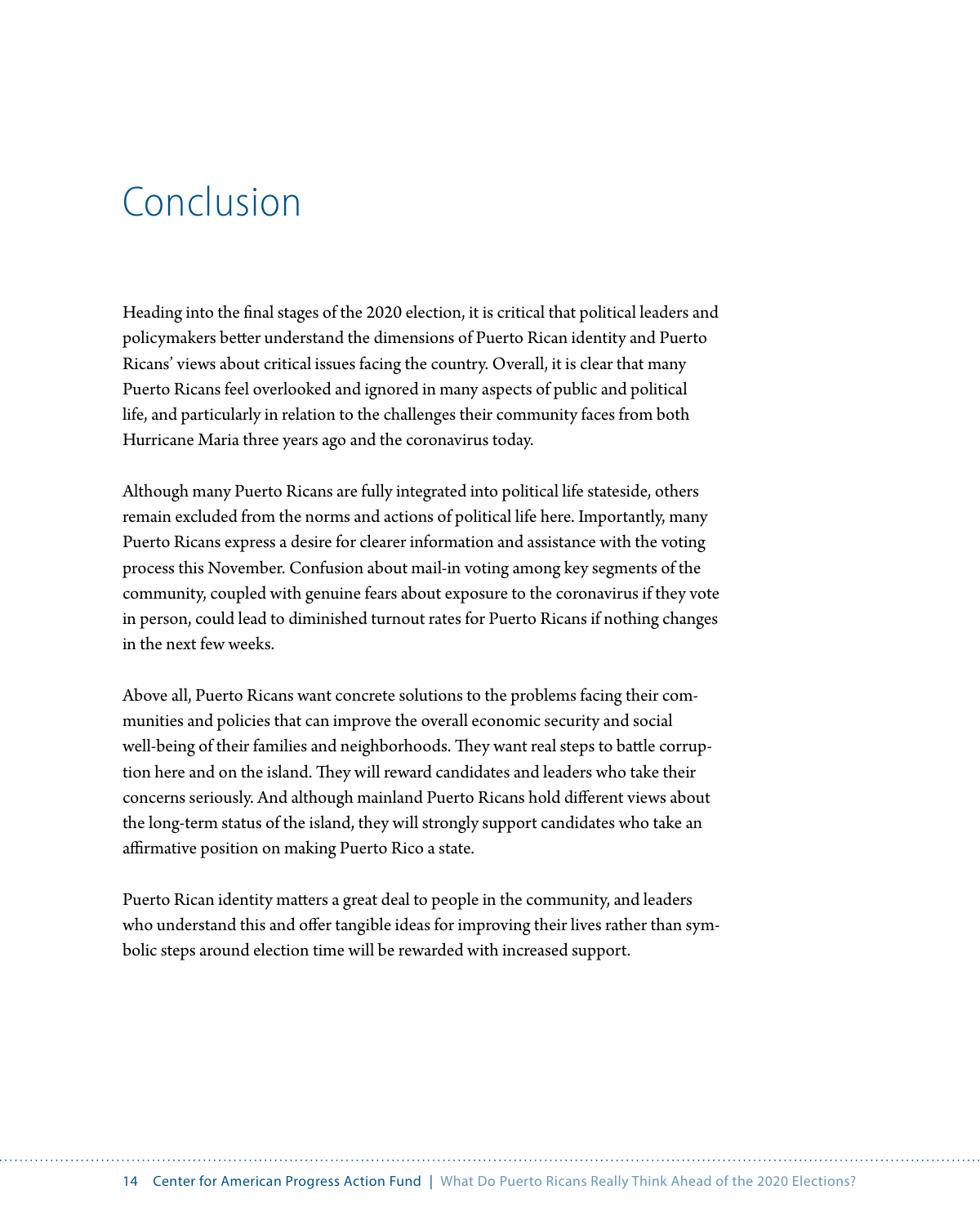### About the authors

**John Halpin** is a senior fellow at the Center for American Progress Action Fund and co-director of its Politics and Elections program.

**Dr. Stephen Nuño-Perez** is the director of communications and senior analyst at Latino Decisions.

**Angela Gutierrez** is an analyst and research methodologist at Latino Decisions.

### Acknowledgments

The authors would like to thank Erin Cohan, Federico de Jesús, Laura Rodriguez, Winnie Stachelberg, and Brent Woolfork for their input into the content of the survey and to Carl Chancellor and Tricia Woodcome for their editorial assistance in preparing the report.

### Endnotes

<sup>1</sup> For the full survey results, see Center for American Progress Action Fund and Latino Decisions, "Survey of the Puerto Rican Electorate in U.S. in 2020" (Washington: 2020), available at https://cdn.americanprogressaction.org/content/uploads/ sites/2/2020/09/21135123/CAPAF-Puerto-Rican-Survey-Toplines.pdf; Center for American Progress Action Fund and Latino Decisions, "CAP Survey of the Puerto Rican Electorate in U.S. in 2020 – September 2020 Crosstabs" (Washington: 2020), available at https://cdn.americanprogressaction.org/content/uploads/sites/2/2020/09/28093335/CAPAF-Puerto-Rican-Survey-Crosstabs\_1.2.pdf. For a slide presentation of the findings, see Center for American Progress Action Fund and Latino Decisions, "National Survey of Puerto Ricans in the United States" (Washington: 2020), available at https://cdn.americanprogressaction.org/ content/uploads/sites/2/2020/09/21135300/Latino-Decisions-CAPAF-Slide-Deck.pdf.